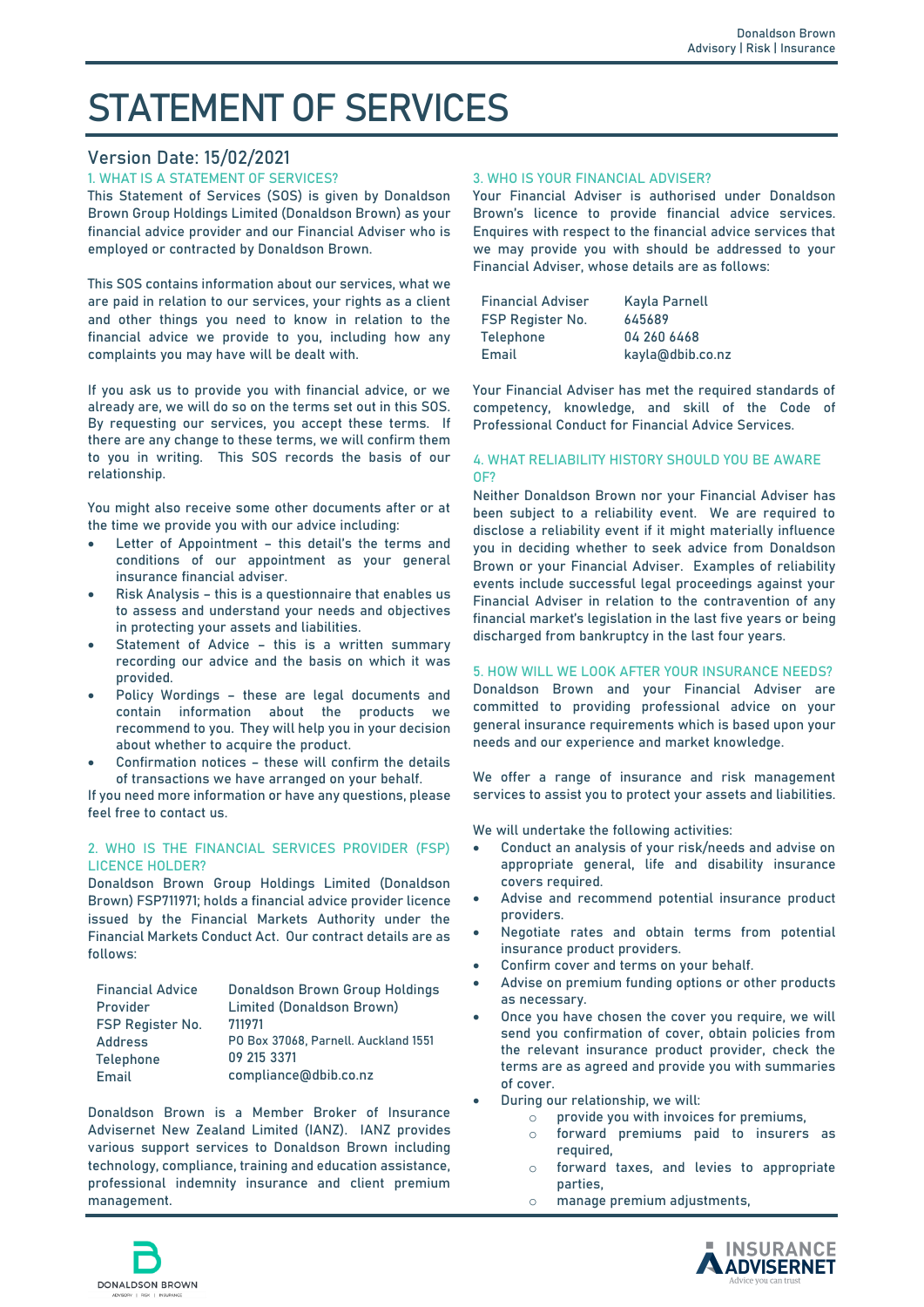- o monitor the published performance of your product provider to ensure it meets Reserve Bank of New Zealand minimum financial guidelines and alert you if it falls below those guidelines,
- o assist with claim lodgement and provide claim advocacy.

Your Financial Adviser is able to provide regulated financial advice dealing in a wide range of general, life and disability insurance products.

To enable us to provide advice, which is appropriate to your circumstances, we will need you to provide us with information about the risk(s) to be insured to ensure we correctly evaluate your situation, needs and objectives. You should also tell us about any relevant changes as they occur.

If you are unable, or choose not to provide some information to us, our review will be incomplete and may not take into account all of your needs or circumstances. We may still give you advice but will provide you with the details and limitations of that advice or in some cases we may also decide that it is not appropriate to give you advice without further information. You will need to assess the appropriateness of our advice, if given, to your needs before acting on it.

## **6. WHAT OTHER SERVICES DOES YOUR FINANCIAL ADVISER OFFER?**

At your request, your Financial Adviser can offer you the following additional services, including but not limited to:

- Monthly payment options for your insurance policies.
- Advice on indemnity and insurance provisions in your commercial contracts.
- Arrangement of an independent review of your Business Interruption sums insured and indemnity period from an external expert.
- Assistance with a bespoke Business Continuity Plan for your business.
- Provision of an independent risk engineering and management report.
- Commercial and residential valuations from an external expert.

A number of these services fall outside of our core services and may be subject to the agreement of additional remuneration between us or direct with the relevant outside services provider. We will advise you of any cost you will incur prior to you authorising any work be completed on your behalf.

## **7. YOUR OBLIGATIONS**

### **Payment**

Prompt payment of premiums, taxes and levies (if applicable) on receipt of our invoice (unless arranged otherwise).

You will indemnify us against any liability we may incur regarding payment of Fire and Emergency NZ levies payable when policies are placed with overseas insurers.

### **Information**

You are solely responsible for the accuracy of any information provided by you to us and to your insurance product provider. Inadequate or incorrect information provided intentionally or in error could result in the impairment or voiding of your insurance cover.

We take no liability for the accuracy or completeness of any information that you provide for the placement or provision of general insurance on your behalf, or incomplete or inaccurate information.

Please let us know if you have any concerns regarding the information you are providing or the level of insurance cover you are requesting.

You are required to:

- Fully disclose any material information to us and your insurance provider. Disclosure in the context includes every matter that you know or could reasonably be expected to know that is relevant to the insurer's decision to accept the risk and, if so, on what terms.
- Set adequate sums insured and liability limits of cover.
- Advise us if you have any questions or concerns regarding the information you are providing for insurance purposes.

## **8. WHAT FEES AND COMMISSIONS ARE PAYABLE FOR SERVICES?**

You are entitled to know how and what we will charge for our services and what other benefits we receive.

Donaldson Brown operate in a totally transparent and conflict free manner by disclosing all fees and/or commissions for providing financial advice, and for arranging, altering, or cancelling your general insurance programme.

Where possible, Donaldson Brown removes all commissions from domestic and commercial insurance premiums received from insurers. Instead, choosing to operate on a transparent fee model, based on the value we bring to the partnership with our clients.

For our life and disability clients (and for the very small amount of other products where it is impossible to remove the commission, and/or doing so is detrimental to the customer), we will, in all instances, fully disclose all income to our clients.

If we refer you to a premium funder, with whom you enter into a premium funding arrangement, Donaldson Brown may receive a commission of between 0% and 1.5% of the amount you borrow. This will be disclosed to you in this instance.

Our operating principal for all clients since inception is "no hidden fees, no hidden commissions".

## **9. CONFLICTS OF INTEREST AND INCENTIVES**

Donaldson Brown may pay your Financial Adviser a salary, plus bonuses and other incentives. Donaldson Brown and your Financial Adviser may receive indirect benefits from insurers and premium funders such as business lunches, tickets to sporting and/or cultural events or corporate promotional merchandise.



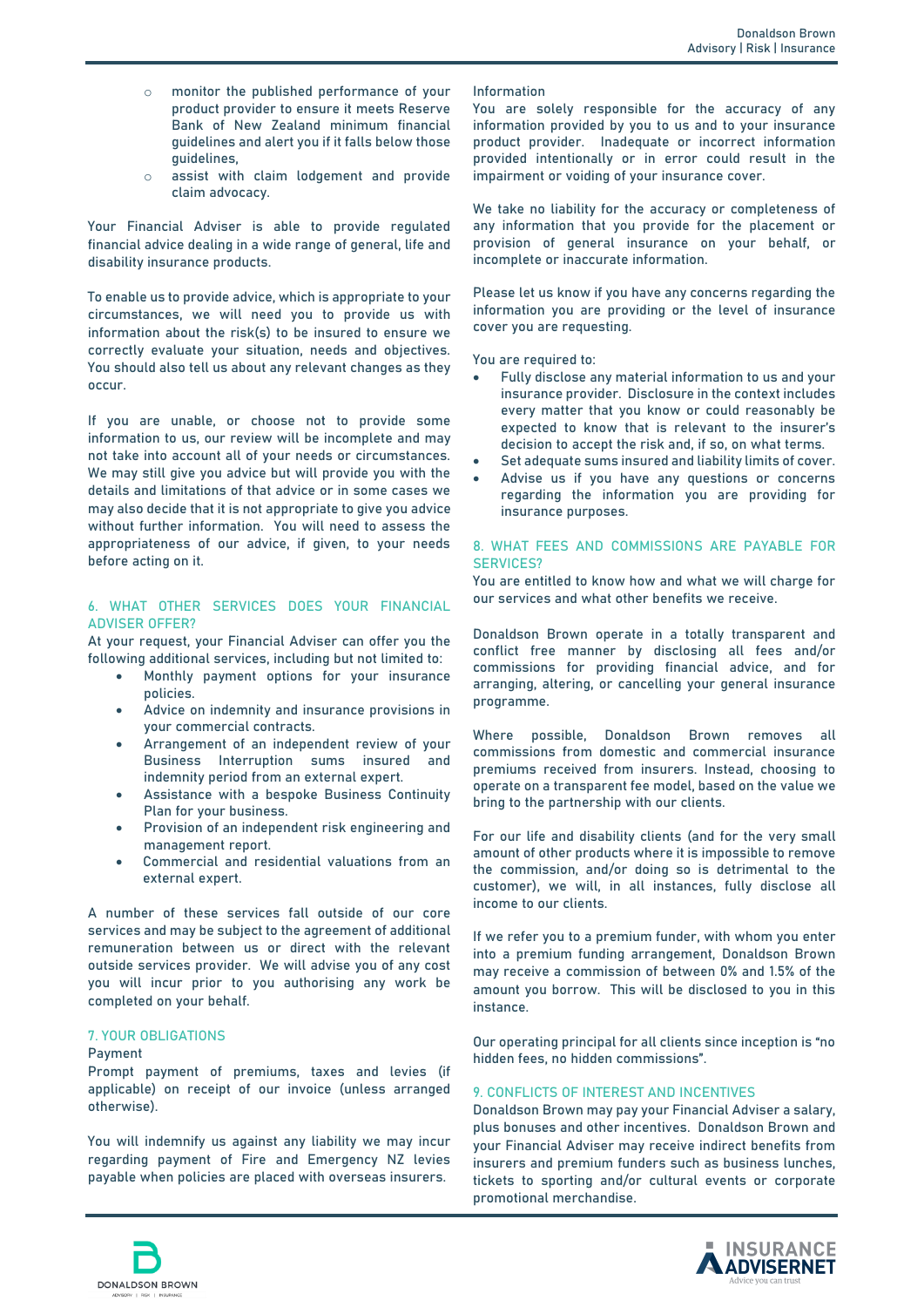We recognise that the above commissions and incentives may create conflicts of interests for Donaldson Brown and your Financial Adviser. There may also be conflicts of interest between different clients of Donaldson Brown.

To manage these conflicts, we follow an advice process that ensures our recommendations are made based on your financial goals and circumstances. Your Financial Adviser undergoes specialist training in how to manage<br>conflicts of interest. Donaldson Brown undertakes Donaldson Brown undertakes compliance audits of your Financial Adviser and we also annually audits our conflicts of interest compliance framework.

## **10. WHAT ARE OUR TERMS OF PAYMENT? Invoices**

We will invoice you for the premium, statutory, and similar charges (e.g., EQC, FENZ levy, etc) and any fees we charge for arranging, altering, or cancelling your insurances.

You must pay us within the date(s) specified on the invoice/email.

If you do not pay the premium on time, the insurer may cancel the contract of insurance and you will not be insured. The insurer may also charge a short-term penalty premium for the time on risk.

Premium funding enables you to pay your premiums and statutory and other charges by instalments. We can facilitate the payment by monthly instalment from a company that provides premium funding.

## **11. GENERAL INFORMATION**

**Professional Indemnity Insurance** 

Donaldson Brown and its financial advisers are covered under a group professional indemnity insurance policy in the amount of NZ\$100m.

The insurance (subject to its terms and conditions) covers errors and omissions arising from advice provided by Donaldson Brown through its financial advisers.

If you require further information regarding our Professional Indemnity insurance, please contact our office.

### **Term and Termination**

Our services may be terminated by you or Donaldson Brown with one month's notice in writing to the other party. Longer term arrangements can be agreed in advance by both parties.

If you decide to terminate our services, we will be entitled to retain all commissions and/or fees for any policies of insurance and/or risk services that we have arranged / provided on your behalf. In the event that any insurance premiums are outstanding at the time of termination you must pay us these amounts as part of the termination arrangements.

We will provide all reasonable assistance and cooperation after such notice of termination.

We may continue to answer queries and provide assistance after this period if requested by you, however we reserve the right to charge scaled fees for the provision of such services.

## **Trust Account for Client Funds**

We operate an independently managed and audited trust account via IANZ for the collection of client general insurance premiums and the onward payment of insurance premiums to insurers. The trust account is audited at least annually by a qualified auditor not affiliated with IANZ.

## **12. IBANZ AND THE CODE OF PROFESSIONAL CONDUCT**

Donaldson Brown is a member of the Insurance Brokers Association of New Zealand (IBANZ) and are bound by the IBANZ Code of Professional Conduct.

The Code sets out standards for financial advisers to follow when dealing with clients including requirements to inform clients of remuneration arrangements and any conflict of interest.

A copy of the Code is available in the Legal section of our website https://donaldsonbrown.co.nz/

## **13. WHO DO I CONTACT WITH ANY COMPLAINTS AND/OR DISPUTES?**

If you are not fully satisfied with our services or wish to make a complaint, please speak to your Financial Adviser in the first instance. If your complaint is not resolved to your satisfaction or you do not want to speak with your Financial Adviser, you may contact Donaldson Brown directly as follows:

Complaints Officer Donaldson Brown Group Holdings Limited PO Box 37068, Parnell, Auckland 1052 Phone: 09 215 3371 Email: complaints@dbib.co.nz

We will endeavour to resolve your problem openly and fairly and within a timely manner.

If you are unable to resolve your complaint with Donaldson Brown you may refer it to Financial Services Complaints Limited (**FSCL**), of which Donaldson Brown is a member. FSCL is an approved independent dispute resolution scheme which handles complaints against financial service providers, including insurance brokers. FSCL is free to consumers and its decisions are binding on Donaldson Brown (but not on you). Further information about FSCL is available from Donaldson Brown and/or directly from FSCL.

Phone: 0800 347 257. Website: [www.fscl.org.nz](http://www.fscl.org.nz/)

In some circumstances a dispute may arise between you and the insurer. In such circumstances Donaldson Brown will assist you with details of the insurer's Internal Dispute



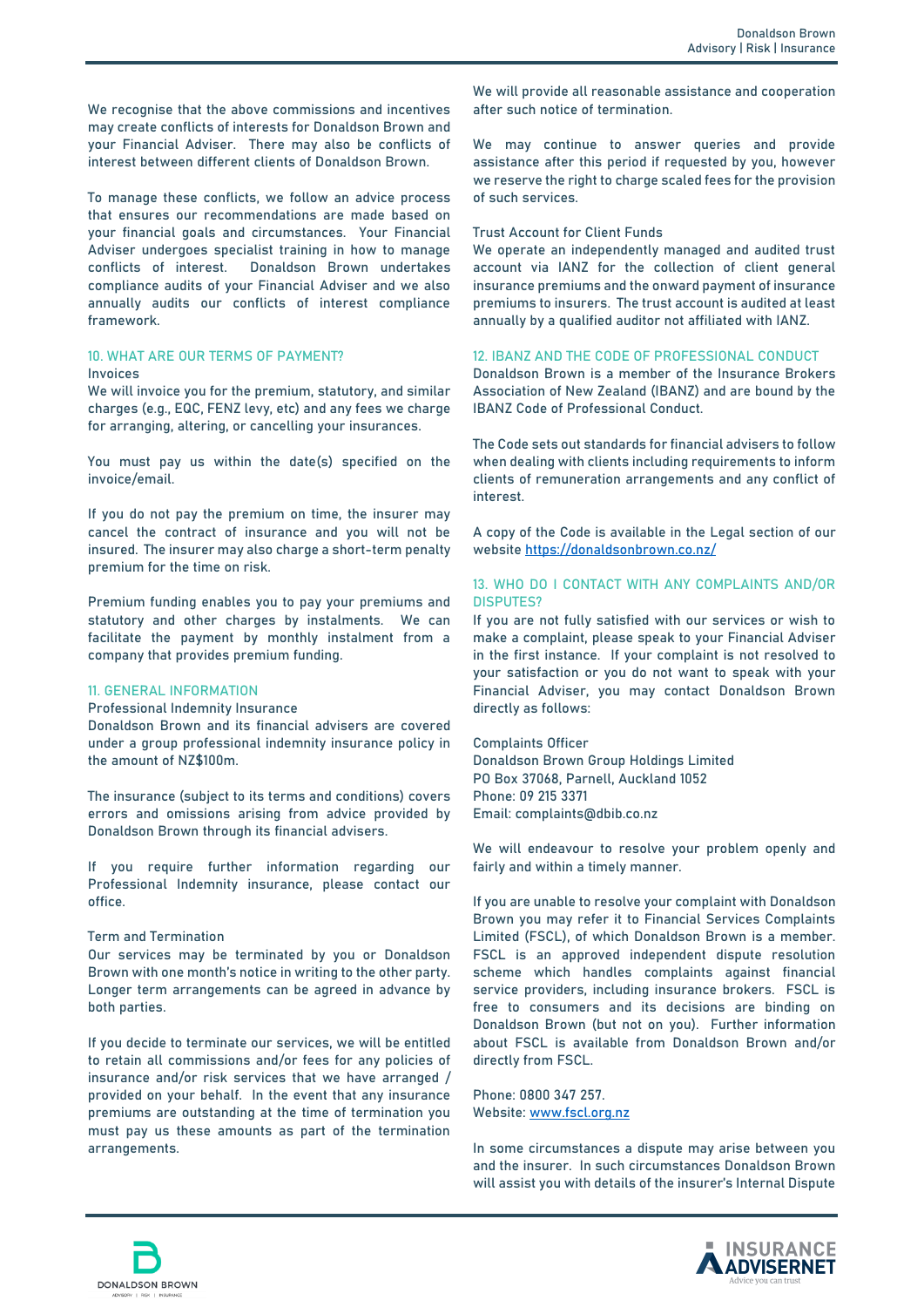Resolution process and, if the dispute remains unresolved, access to the Insurer disputes resolution scheme. If the dispute proceeds, you should obtain legal advice from a qualified lawyer.

## **14. PRIVACY COLLECTION NOTICE**

At Donaldson Brown Group Holdings Limited (Donaldson Brown) we are committed to protecting your privacy in accordance with the Privacy Act 2020 (**Privacy Act**) and the New Zealand Information Privacy Principles (**NZIPPs**). This Privacy Notice outlines how we collect, disclose and handle your personal information as defined in the Act.

#### **WHY WE COLLECT YOUR PERSONAL INFORMATION?** We collect your personal information so we can:

- Identify you and conduct necessary checks (including where required by the Anti-Money Laundering and Countering Financing of Terrorism Act 2009 and other legislation);
- Determine what services or products we can provide to you e.g., our insurance broking services, financial advice services, funding services, claims management services, risk management and other consulting services;
- Issue, manage and administer services and products provided to you or others, including claims investigation, handling and settlement;
- Improve our services and products e.g., training and development of our representatives, product and service research and data analysis and business strategy development; and
- Provide you with information and to tell you about our products, services or events or any other direct marketing activity (including third party products, services and events which we consider may be of interest to you).

## **WHAT IF YOU DO NOT PROVIDE SOME PERSONAL INFORMATION TO US?**

If the required personal information is not provided, we or any involved third parties may not be able to provide appropriate services or products. If you do not provide the required personal information, we will explain what the impact will be.

## **HOW WE COLLECT YOUR PERSONAL INFORMATION?**

Collection can take place by telephone, email, or in writing and through websites (from data you input directly or through cookies and other web analytic tools).

Unless it is unreasonable or impracticable for us to do so, we will collect your information directly from you or your agents.

We may obtain personal information indirectly and who it is from can depend on the circumstances. We will usually obtain it from another insured if they arrange a policy which also covers you, related bodies corporate, referrals, your previous insurers or insurance broker/adviser, witnesses in relation to claims, health care workers, publicly available sources, premium funders and persons who we enter into business alliances with.

If you provide us with personal information about another person you must only do so with their consent and agree to make them aware of this privacy notice.

## **WHO WE DISCLOSE YOUR PERSONAL INFORMATION TO?**

We share your personal information with third parties for the collection purposes noted above where it is reasonably necessary for, or directly related to, one or more of our functions or activities.

We do not use or disclose personal information for any purpose that is unrelated to our services and that you would not reasonably expect (except with your consent). We will only use your personal information for the purposes for which it was collected or as consented to.

We usually disclose personal information to third parties who assist us or are involved in the provision of our services and your personal information is disclosed to them only in connection with the services we provide to you or with your consent. We may also disclose it for direct marketing purposes.

These third parties can include our related companies, our agents or contractors, insurers, their agents, regulators such as FMA and others they rely on to provide their services and products (e.g., reinsurers), premium funders, other insurance broker/advisers, insurance reference bureaus, loss adjusters or assessors, medical service providers, credit agencies, lawyers and accountants, prospective purchasers of our business and our alliance and other business partners.

These parties are prohibited from using your personal information except for the specific purpose for which we supply it to them, and we take such steps as are reasonable to ensure that they are aware of the provisions of our Privacy Statement in relation to your personal information.

We also use personal information to develop, identify and offer products and services that may interest you, conduct market or customer satisfaction research. From time to time we may seek to develop arrangements with other organisations that may be of benefit to you in relation to promotion, administration and use of our respective products and services.

Any personal information provided to us may be transferred to, and stored at, a destination outside New Zealand, including but not limited to Australia, United Kingdom and the United States of America. If we need to provide your personal information to a country that does not offer similar privacy protections, we will fully inform you and seek your express consent to do so, prior to sharing your personal information.

## **MORE INFORMATION, ACCESS, CORRECTION OR COMPLAINTS**

For more information about our privacy practices including how we collect, use or disclose information, how to access or seek correction to your information or how to complain in relation to a breach of the New Zealand Information